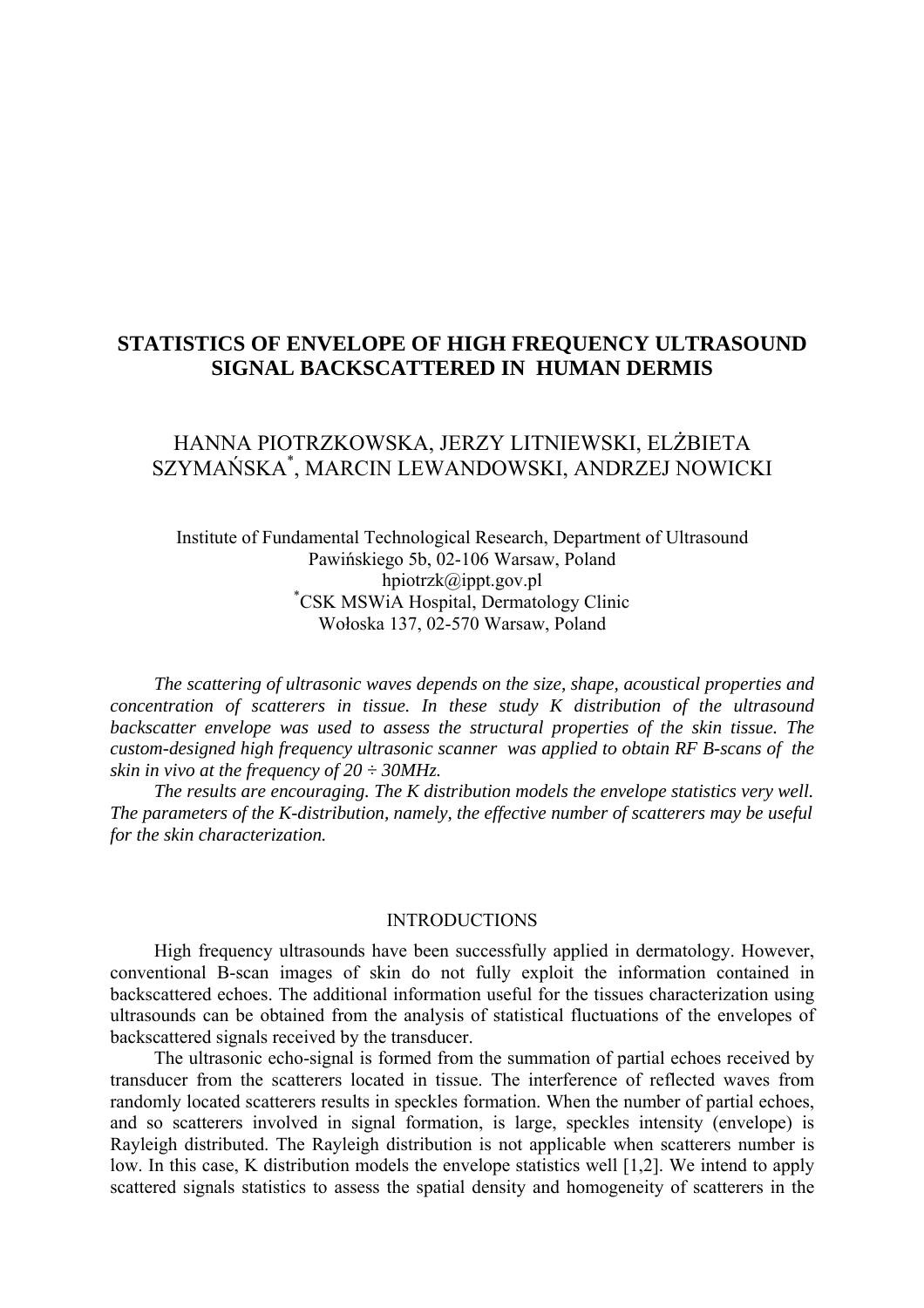skin and in this way to characterize the skin condition or to enhance medical diagnostic of skin lesions.

#### 1. MATERIALS AND METHODS

#### 1.1 MODEL FOR SCATTERING

When the tissues is interrogated with ultrasounds, the backscattered signal received by the transducer results from the backscattering on the individual scatterers contained in the resolution cell. The resolution cell is defined by the pulse length and the area of the beam cross-section. The echo signal *s(t)* from the resolution cell can be expressed as:

$$
s(t) = Re\{A^* e^{j\omega t}\},\tag{1}
$$

where  $\mathbf{Re} \{.\}$  denotes the real part of the expression,  $\boldsymbol{\omega}$  is the transmitted frequency and  $\boldsymbol{A}^*$  is a complex amplitude of the echo signal, described as:

$$
A^* = A_{re} + jA_{im} \tag{2}
$$

Assuming that there are N scatterers in the resolution cell, the quantity  $A^*$  results from summation of backscattered echoes from all scatterers:

$$
A^* = \sum_{i=1}^N a^*_{i}
$$
 (3)

where  $a^*$ <sub>i</sub> is the complex echo amplitude from the individual scatterer, expressed as:

$$
a^* = a_{\gamma\epsilon} + ja_{im} = a_i e^{j\theta_1} \tag{4}
$$

 $\alpha_t$  depends on the shape, size and acoustical properties of *i*<sup>th</sup> scatterer and  $\theta_t$  is the phase of the signal backscattered from the individual scatterer and it depends on the scatterer's position.

The details of scattering by individual scatterers are unknown, thus the  $a_i$ 's are modeled as random variables. Also the locations of the scatterers are unknown and  $\theta$ ,'s are modeled as random variables too. Thus the resulting amplitude  $\vec{A}$  is also the random quantity that can be described using probability density function (PDF).

## 1.2 STATISTICS OF THE ECHO-ENVELOPE

Several authors [4,6], shown that the statistics of envelope of signal backscattered by a medium consisted of a large number of randomly distributed scatterers follows Rayleigh distribution. The Rayleigh distribution leads to a signal-to-noise-ratio (SNR) equaled to 1.913. SNR is defined as:

$$
SNR = \frac{\langle A \rangle}{\left[ \langle A^2 \rangle - \langle A \rangle^2 \right]^4 / 2},\tag{5}
$$

where  $\langle$ , indicates the averaging operator. Any departure of SNR from the value of 1.913 can be regarded as the departure from the Rayleigh distribution.

If the number of scatterers in the resolution cell is low, or their properties are not uniformly distributed the statistics of envelope can be described in terms of K-distribution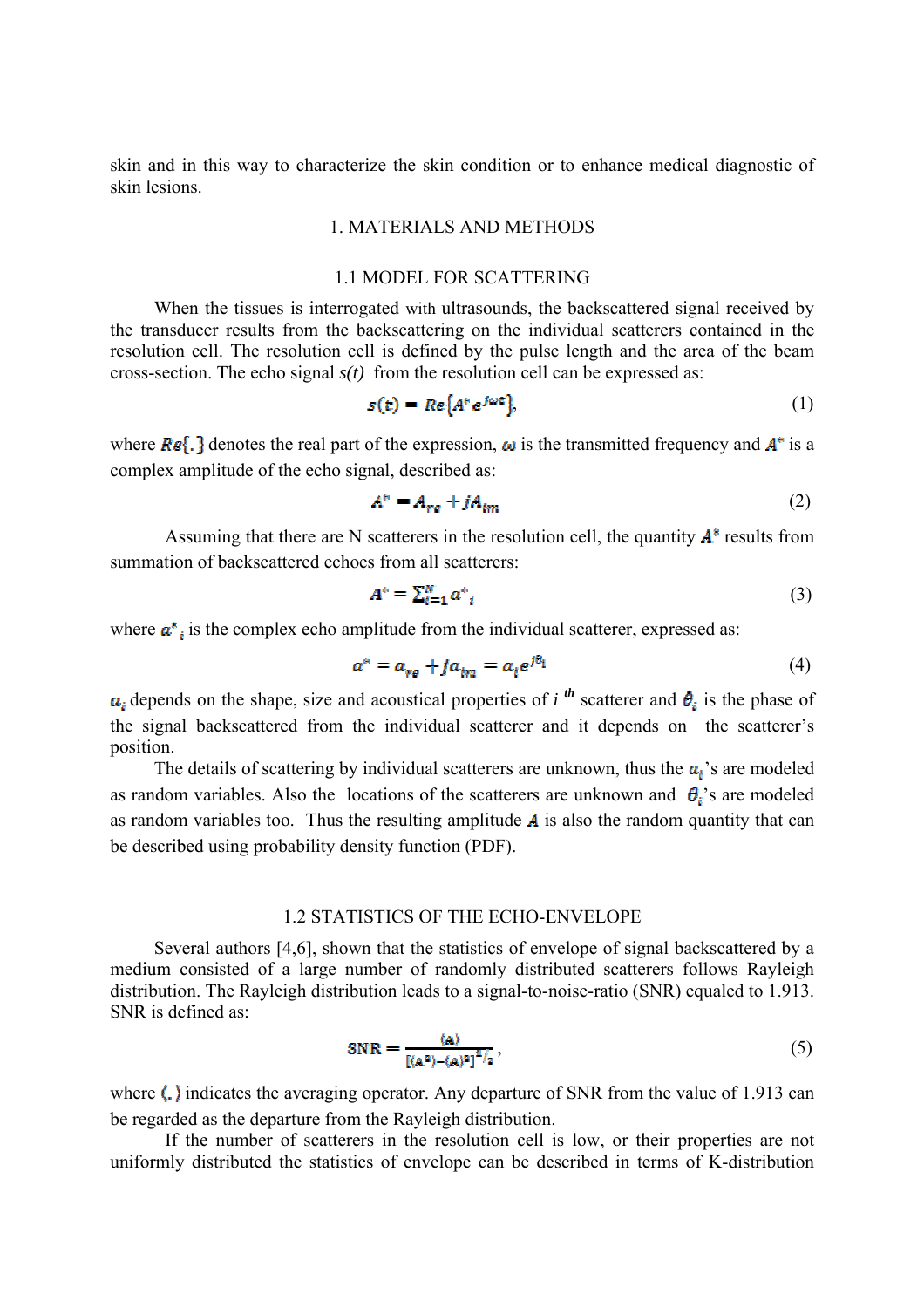[4,6]. Studies on the healthy skin tissues showed that K distribution was able to model the envelope PDF well. The K distribution is given by:

$$
p(A) = 2\left(\frac{A}{2}\right)^M \frac{b^{M+1}}{\Gamma(M)} K_{M-1}(bA) \qquad A \ge 0; \ \ M, b > 0 \tag{6}
$$

where

$$
b = \sqrt{\frac{4M}{(A^2)}}\tag{7}
$$

Here A is the envelope of the echo signal,  $\Gamma(.)$  is the gamma function,  $K_{M-1}(.)$  is the modified Bessel function of the second kind of order  $(M - 1)$  and b is the scaling parameter.  $M$  is called the effective number of scatterers and is expressed as:

$$
M = N(1+v) \qquad \qquad v > -1 \qquad \qquad (8)
$$

N is the actual number of scatterers and the factor  $\nu$  describes the degree of homogeneity of scatterers in the resolution cell.

The M parameter can be used to distinguish between regions differing in special density of scatterer or between regions of varying scatterer's cross-section. Values of M parameter could be applied for the distinguishing between regions of normal and pathological tissue. In this approach estimation of the  $M$  parameter was obtained from the forth normalized moments  $r_4$  of the probability density function, given in equation (6).

The normalized even moment  $r_4$  of K distribution is given by:

$$
r_{4} = \frac{(A^{4})}{(A^{2})^{2}} = 2\left(1 + \frac{1}{M}\right)
$$
\n(9)

M parameter can be obtained from this moment as:

$$
M = \frac{2}{r_a - 2} = \frac{2}{\frac{4A^4}{(A^2)^2} - 2} \tag{10}
$$

The experimental date (RF-echoes) obtained from the skin were processed to calculate M parameter. To this end the histogram of RF signals envelopes were determined and compared with K and Rayleigh distribution.

The goodness of the fit of K and Rayleigh distribution to the empirical histograms was evaluated using the mean square error (MSE) . The small value of MSE indicates the good fit of the distribution to the empirical data.

## 1.3 ATTENUATION COMPENSATION

Prior to the statistical evaluation of the received RF signals it is necessary to compensate the signal for the Time Gain Control (TGC) and for the attenuation in the tissue.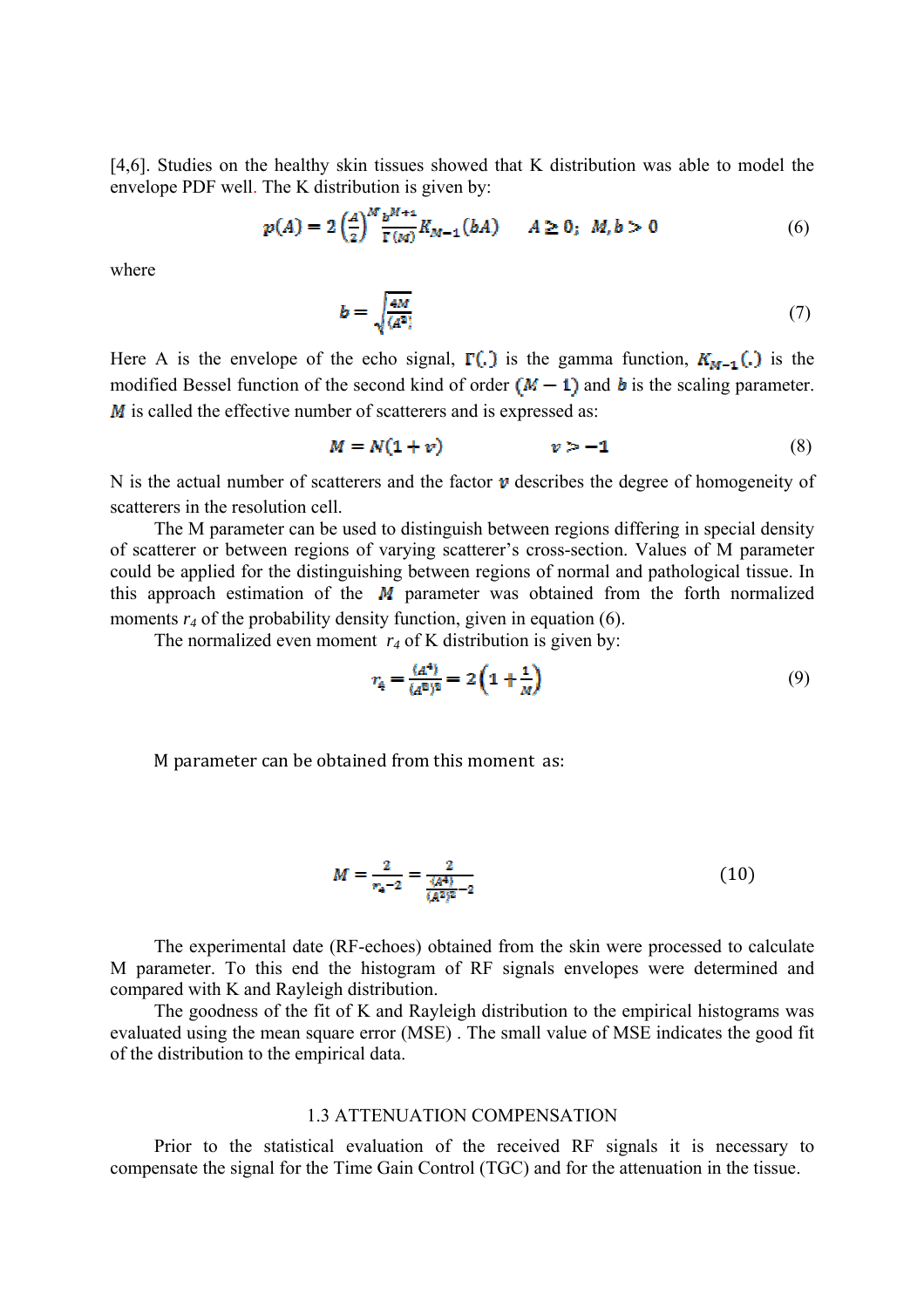The attenuation coefficient  $\alpha(f)$  of the skin was determined using the spectral difference technique based on the comparison of the power spectra of the signals backscattered at different depth in the tissue. We used the following relation to determine  $\alpha(f)$ :

$$
\alpha(f) = -\frac{1}{4(x_2 - x_4)} \ln \frac{s_2(f)}{s_4(f)} \tag{11}
$$

where  $S_{\alpha}(f)$ ,  $S_{1}(f)$  are the power spectra of ultrasound pulses scattered in tissues, received from two tissue areas separated by the  $(x_2 - x_1)$  distance.

It is important to compensate for the effects of focusing when using the spectral difference technique to estimate the attenuation coefficient from the backscattered signals emitted from the focused sources. Otherwise, in regions in front of the focus the attenuation is underestimated and in regions beyond the focus is overestimated. The depth of the focus depends on the frequency and is shorter for the high frequency waves and longer for the low frequency waves. Thus when the acoustic pulse is approaching the focus the amplitude of the pulse high frequency components increases faster than the amplitude of the lower frequencies and consequently the shifting up of the pulse spectrum occurs. For the diverging beam the opposite effect takes place. In our study we compensated the effect of diffraction or focusing using amplitude spectrum of echoes obtained from a rigid plane reflector located in water at the various axial distances from the transducer.

The pressure amplitude variation of the selected frequency components for the ultrasonic pulse passing through the focus are clearly visible in Fig.1a. For each spectral component the correction curve that compensated to the amplitude changes induced by focusing was calculated (see Fig. 1b). The attenuation coefficient was then computed using the corrected power spectra.



Fig.1. The amplitude of the selected frequency components of the emitted pulse spectrum measured at different depth(a), and corresponding correction curves (b). 0-depth indicates focal plane position

The following algorithm for the compensation of attenuation was used. First, the spectrum of attenuated signal (FA) was calculated. Next, the synthesis of a new signal  $(F(.))$ on the basis of spectral components of the backscattered signal was performed. During the synthesis, the amplitudes of spectral components were increasing with the increasing value of the depth co-ordinate corresponding to the penetration depth and the value of frequencydependant attenuation coefficient  $\alpha$ . This process is described by the formula: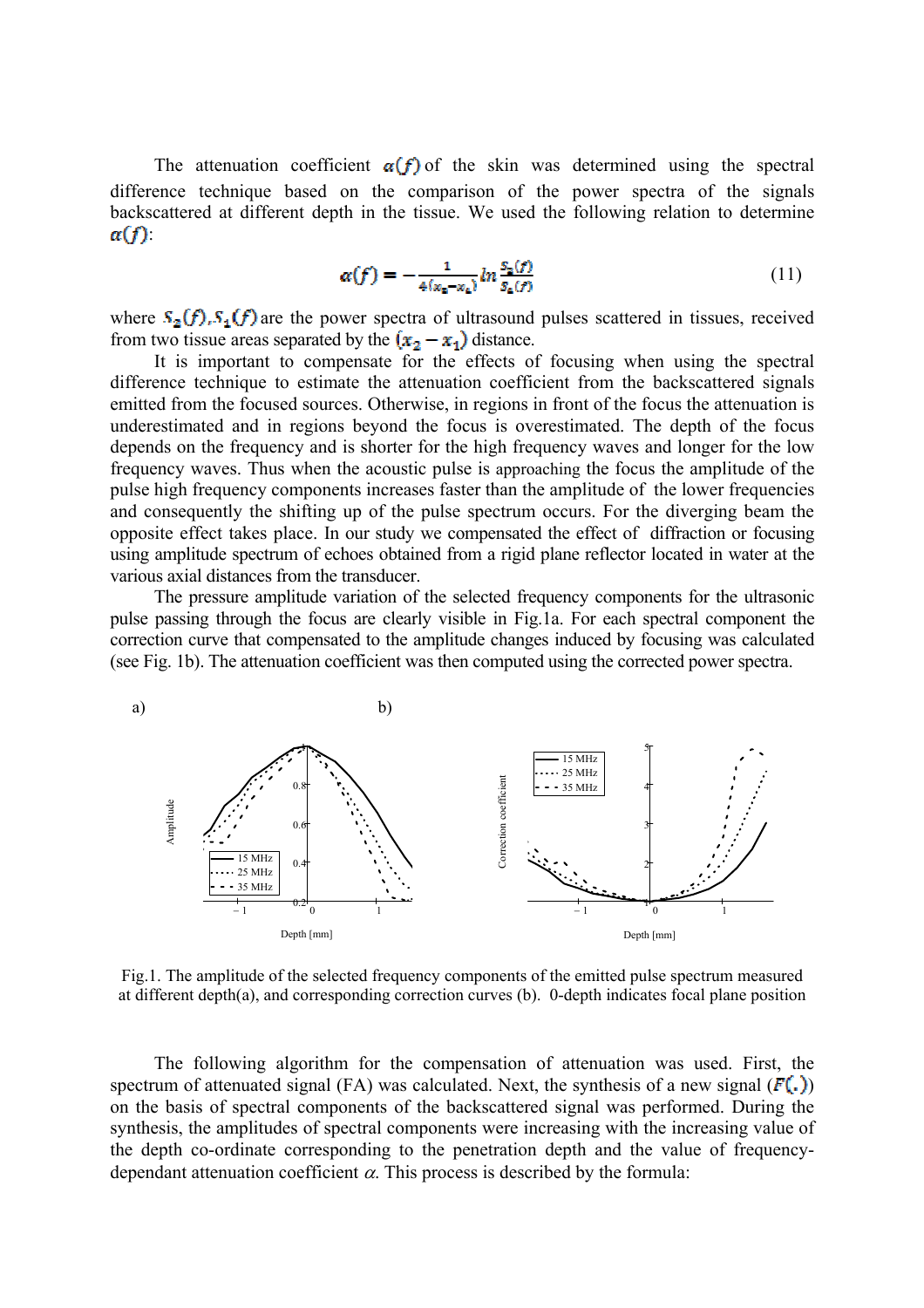# $F(t_i) = \sum_{k=1}^{G} FA_k exp(\alpha \cdot f_k \cdot v \cdot t_i) \cdot exp(-j \cdot 2 \cdot \pi \cdot f_k \cdot t_i)$  (12)

where *k* stands for the index of the spectral component,  $f_k$  denotes frequency,  $FA_k$  is a complex spectrum of backscattered signal,  $\bf{v}$  denotes phase velocity of the longitudinal acoustic wave in the skin and  $\alpha$  is the frequency-dependant attenuation coefficient,  $t_i = i \delta t$ stands for time, where δt is a time step given by the signal sampling rate. The summation is carried over the whole range of frequencies of backscattered signal (G). The real part of  $F(.)$ is the desired backscattered signal compensated for attenuation.

Fig. 2 shows RF line before the TGC and attenuation compensations (a), and after the TGC and attenuation compensations (b).



Fig.2. RF signal before (a) and after (b) the TGC and attenuation compensations

After applying the compensation procedures the Hilbert transform was used to obtain signal envelope. Fig.3. shows signal after the TGC and attenuation compensation and its envelope.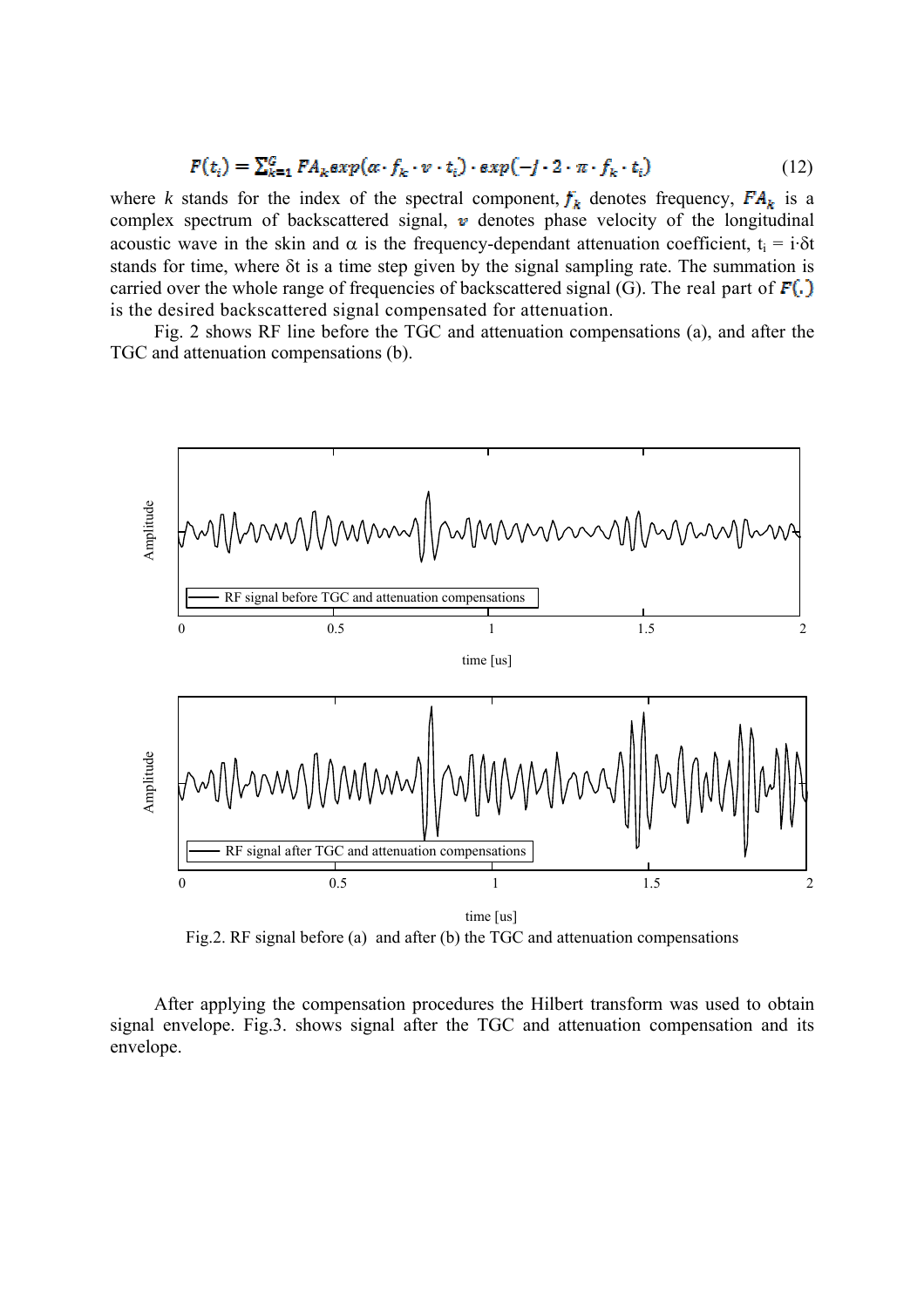

Fig.3. RF signal after the TGC and attenuation compensations and its envelope

### 1.4 DATA ACQUISITION

The skin scanner was used for the data from the skin acquisition. The scanner was developed in our laboratory. It performed a sector scan with the image frame rate up to 10 Hz. The transmitted signal and scattered echoes were sampled at 200 MHz frequency with 12 bits resolution. In this study we have used a 20  $\mu$ m thick spherical transducer (with 3 mm diameter, 8.6 mm focal length) made of the modified PZT 37 deposited on the PZT substratum using the thick-film technology (Ferroperm, Denmark). The received sequences were envelope detected and displayed. Simultaneously, the RF data were stored separately.

The skin consists of thin layer of epidermis (thickness 0.15 mm) and thicker layer of dermis (thickness 0.5-3.5mm). Region beneath the dermis consists of subcutaneous fat, which is sometimes considered as the third layer of the skin and referred to as the hypodermis.

 In this study, the measurements were performed in the dermis at a nape of a neck and at the dorsal side of the forearm. Because skin conditions depends on age the study was restricted only to the young adults. Four healthy volunteers (age about 28) were participated in this study.

## 2. RESULTS

This study presents the first results concerning the determination of the effective number of scatterers of the human skin.

To verify that K distribution can be used to model scattering statistical parameters of the human dermis, the histograms of experimental data were calculate and compared with the K and Rayleigh distributions. Fig. 4 shows that the histogram of echo-envelope signal of the dermis are well described by K distribution, whereas the Rayleigh distribution does not successfully fit the experimental data.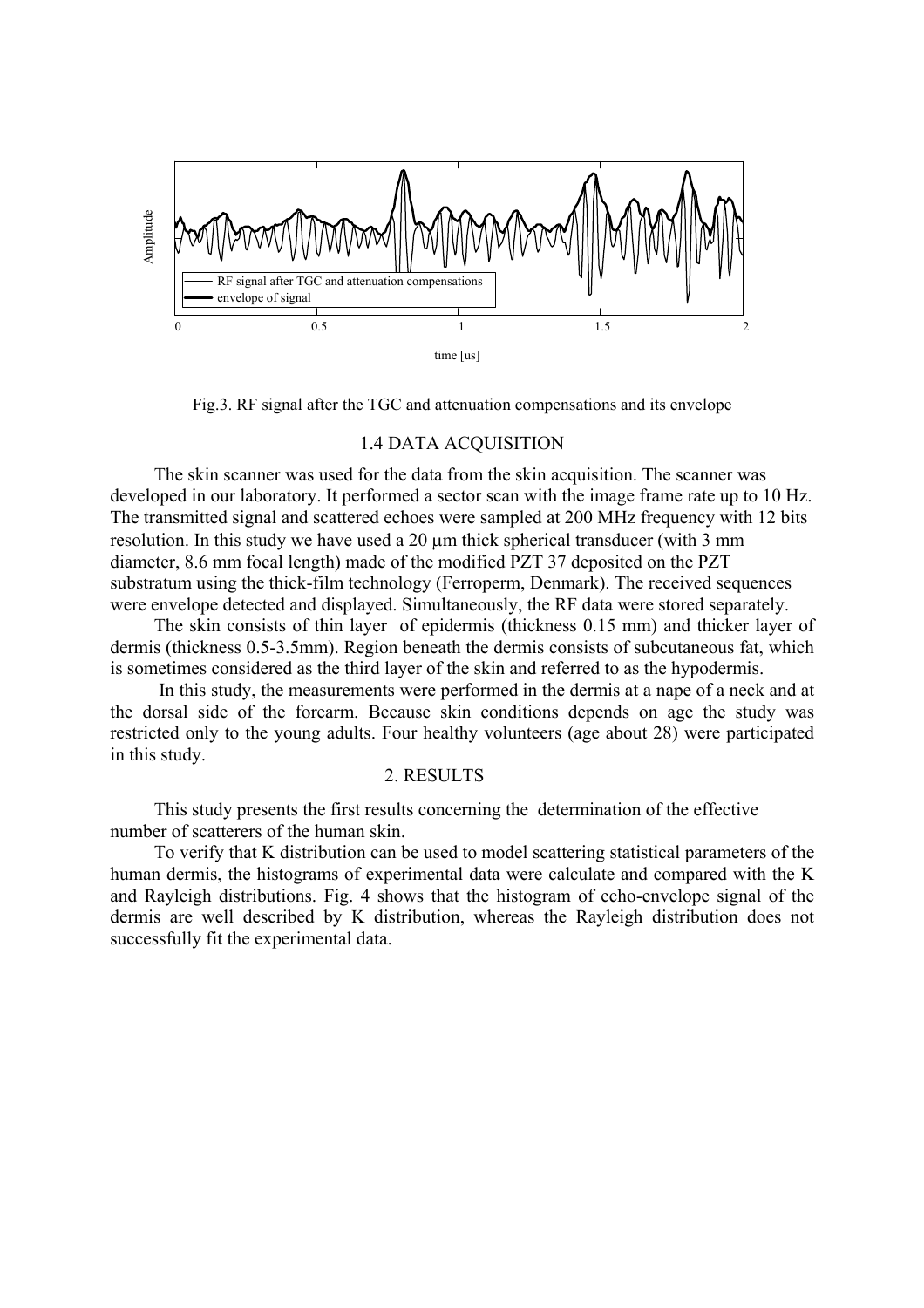

Fig.4. Theoretical Rayleigh and K distribution and histogram of empirical data obtained at the nape of neck

Tab.1. MSE coefficient calculated for the histograms of the signal envelopes measured from the skin backscatter and theoretical K and Rayleigh distributions

|          | nape of a neck |       |      |       |             | dorsal side of forearm |       |       |               |             |
|----------|----------------|-------|------|-------|-------------|------------------------|-------|-------|---------------|-------------|
|          |                |       | Ш    |       | <b>MEAN</b> |                        |       | Ш     | IV            | <b>MEAN</b> |
|          | case           | case  | case | case  |             | case                   | case  | case  | case          |             |
| K        | 0.014          | 0.011 |      | 0.009 | 0.011       | 0.011                  | 0.013 |       | $0.008$ 0.010 |             |
| Rayleigh | 0.087          | 0.085 | 0.09 | 0.084 | 0.086       | 0.076                  | .081  | 0.087 | 0.089         | 0.083       |

The MSE calculated for the K distribution and empirical data was eight times lower than the MSE obtained for the Rayleigh distribution and the experimental data (see Table 1.)

Fig. 5a and Fig.6a show PDFs K distribution and histogram of empirical data obtained from the in vivo measurements performed in human skin at the nape of a neck (Fig.5b) and at the dorsal side of the forearm (Fig.5b).



Fig.4a. The comparison of K distribution and empirical data histogram (nape of a neck)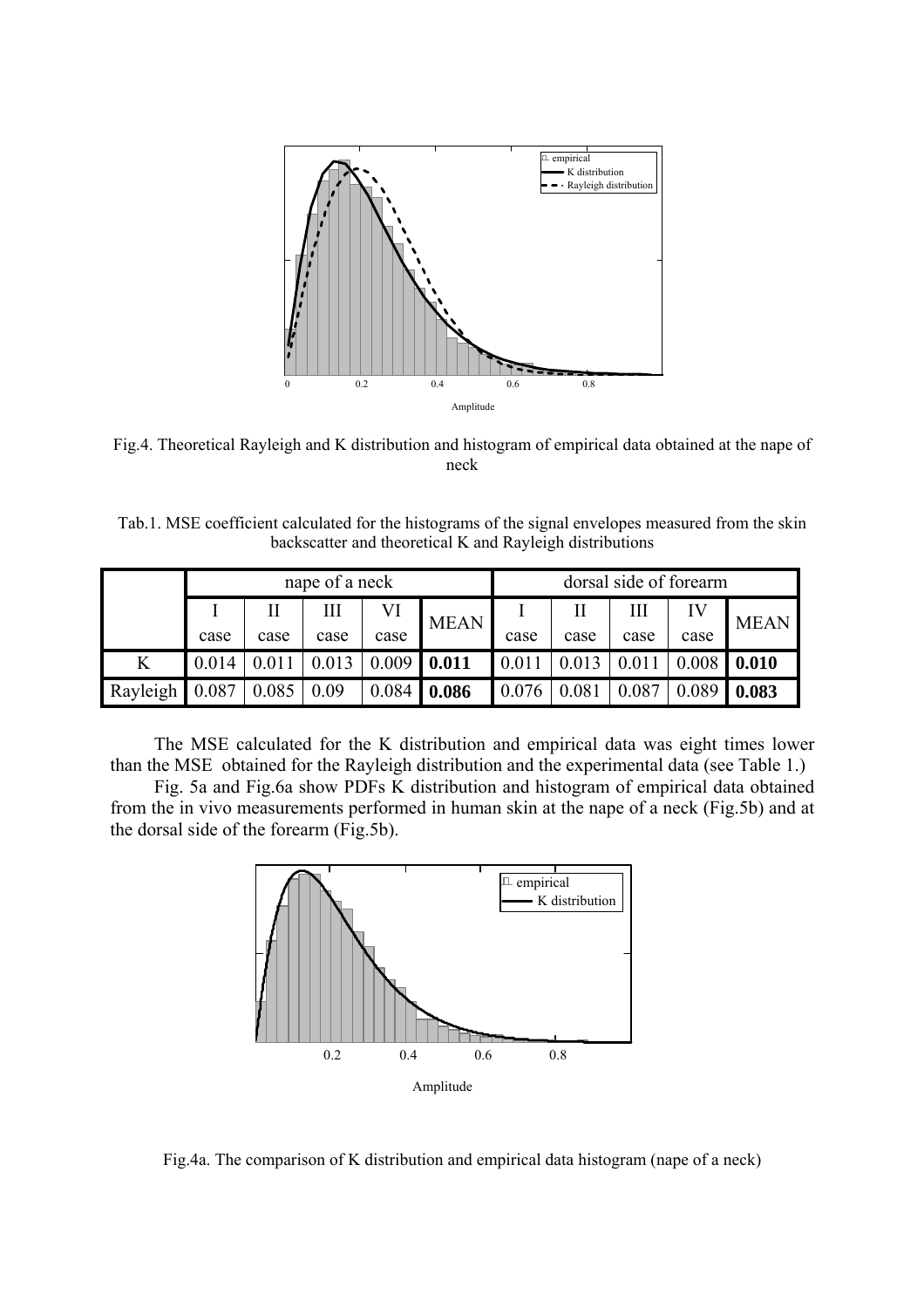

Fig.4b. B-scan image obtained from the skin at the nape of the neck. The data used in calculations were collected from the dermis (the bright area of the image)



Fig.5a. The comparison of K distribution and empirical data histogram (dorsal side of the forearm)



Fig.5b. B-scan image obtained from the skin at the dorsal side of the forearm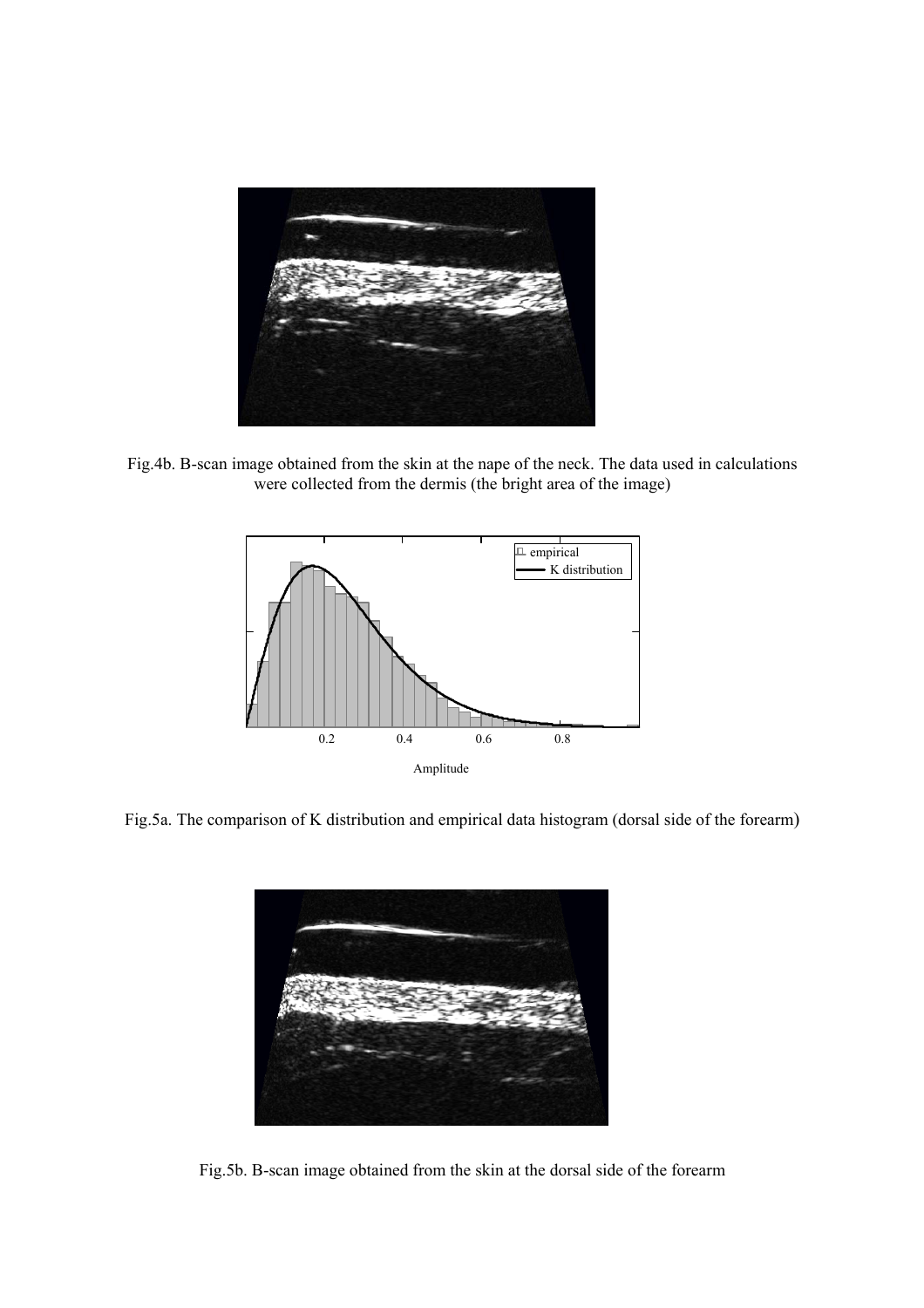To study M parameter and to calculate its mean value the envelopes from eight sets of the RF B-scans, (4 nape of neck and 4 dorsal side of forearm) were used.

|            |      |      | nape of a neck |       |             | dorsal side of forearm |      |      |       |             |
|------------|------|------|----------------|-------|-------------|------------------------|------|------|-------|-------------|
|            |      |      | Ш              | VI    | <b>MEAN</b> |                        | П    | Ш    | IV    | <b>MEAN</b> |
|            | case | case | case           | case  |             | case                   | case | case | case  |             |
| <b>SNR</b> | .548 | .592 | .556           | 1.569 | 1.566       | 1.709                  | .648 | .457 | 1.583 | 1.598       |
| M          |      | .50  | .988           | 2.195 | 2.123       | 4.353                  |      | 542  | 2.341 | 2.862       |

Tab.2. M and SNR coefficients calculated for experimental data obtained in vivo from the skin

The mean value of parameter M obtained for dermis of neck was equal 2.123 and ranged from 1.811 to 2.5. Parameters M calculated for dermis of forearm (except one case) were higher. The M varied between 1.542 and 4.53 and the averaged M calculated using results of the four cases was equal to 2.862. This difference may results from differences in anatomical structure of skin in various regions of human body and encourages us to further analysis of ultrasound data to determine e.g. effective scatterer number density.

The SNRs also were calculated. The mean values of SNRs were found to be equal to 1.566 and 1.598 for dermis of neck and dermis of forearm respectively. Reduction in SNR below value 1.913 demonstrated the need of application another kind of statistics than the Rayleigh one.

The good performance of K distribution to describe experimental date suggest that effective number of scatterers and spatial density of scatters is a high significant parameter to characterize changes in structure in human dermis.

## 3. CONCLUSION

 The presented results are interesting and promising. We have found that the RF B-scans of skin obtained with our high frequency scanner can be used to characterize the tissue by evaluating its statistical parameters. The K distribution seems to be a good model to describe the envelope statistics of signals from the human dermis. Determined values of the effective number of scatterers are similar to those published in other studies that were analyzing the statistical prosperities of dermis [2,4,5].

The parameter M can be used to determine the effective scatterers number density and potentially it can be apply to the assessment of the tissues structural properties.

 In future work we plan to concentrate on the capability of K distribution parameters to differentiate between skin lesions and normal skin area.

#### **REFERENCES**

- [1] B. Raju, M. Srinivasan, Statistics of envelope of high-frequency ultrasonic backscatter from human skin *in vivo*, IEEE Transactions on Ultrasonics, Ferroelectrics, and Frequency Control, Vol.49, 871-882, 2002.
- [2] M. Lebertre, F. Ossant, L. Vaillant, S. Diridollou, F. Pattat, Spatial variation of acoustic parameters in human skin: an in vitro study between 22 and 45 MHz, Ultrasound in Med.&Biol., Vol. 28, 599-615, 2002.